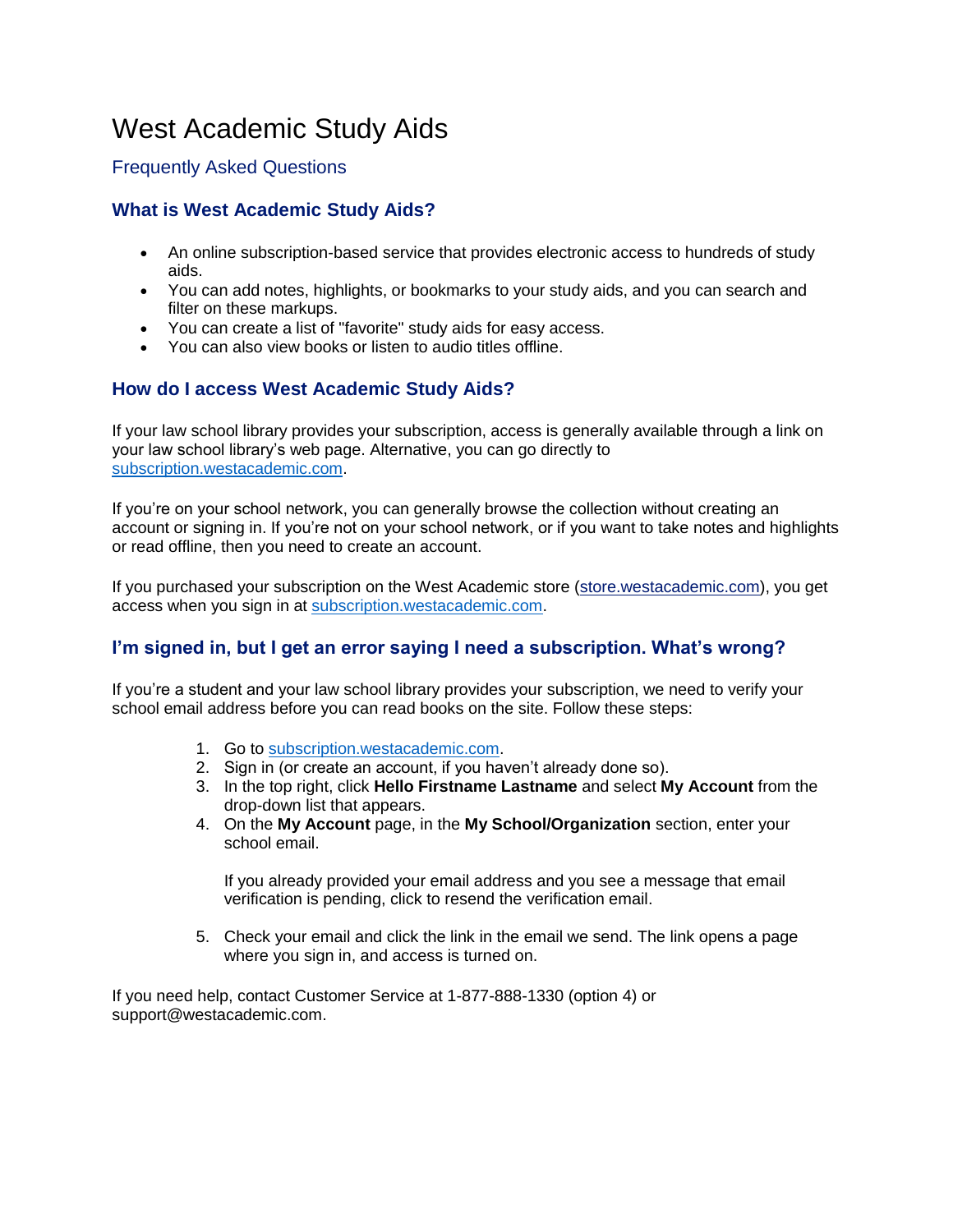# **What content is available?**

Content includes study aids from West Academic Publishing, Foundation Press, and Gilbert, including:

- Overviews—provides an overview of a subject area; helps reinforce class discussion and professor lectures.
- Outlines—helps you organize and understand legal rules and concepts covered in class.
- Case Briefs—helps you identify and understand the key takeaways from the cases you read in your casebook.
- Hornbooks/Treatises—makes great reference guides, citing landmark cases, statutes, and articles.
- Exam Prep—helps you prepare for exam questions and contains answers and explanations.
- Career Guides—start planning now for your legal career and get help with all aspects of your job search.
- Academic Success—get the most of law school with these titles.
- Audio lectures—listen to audio lectures anywhere and at your convenience.

**Note:** If your access is provided by your law school, the content available will vary based on the subscription level purchased by the school.

#### **What subscription terms available?**

Subscription lengths are as follows:

- 3 Months
- 6 Months
- 9 Months
- 12 Months
- Month-to-Month—Your month-to-month subscription will automatically renew and bill your credit card each month. You may cancel at any time.

# **My school purchased West Academic Study Aids for its students. How is this subscription different from an individually purchased subscription?**

If your subscription was provided by your school, the functionality is the same as the product available for individual purchase, but the amount of titles in the subscription may differ depending on the subscription level selected by the school. If you purchased the subscription on your own, you always receive the subscription level that includes all available titles.

#### **Can I review content before I purchase a subscription?**

Yes. You can use the browse and search functionality to peruse the library. However, you cannot read the books until you purchase a subscription. If you have not subscribed, you can activate a free trial offer at [store.westacademic.com/studyaidsub/.](http://store.westacademic.com/studyaidsub/)

#### **Can I cancel my subscription?**

Dissatisfied customers can request a refund. If a cancellation request is granted, users will be granted a pro-rated refund. They will be required to pay for the balance of the current month and will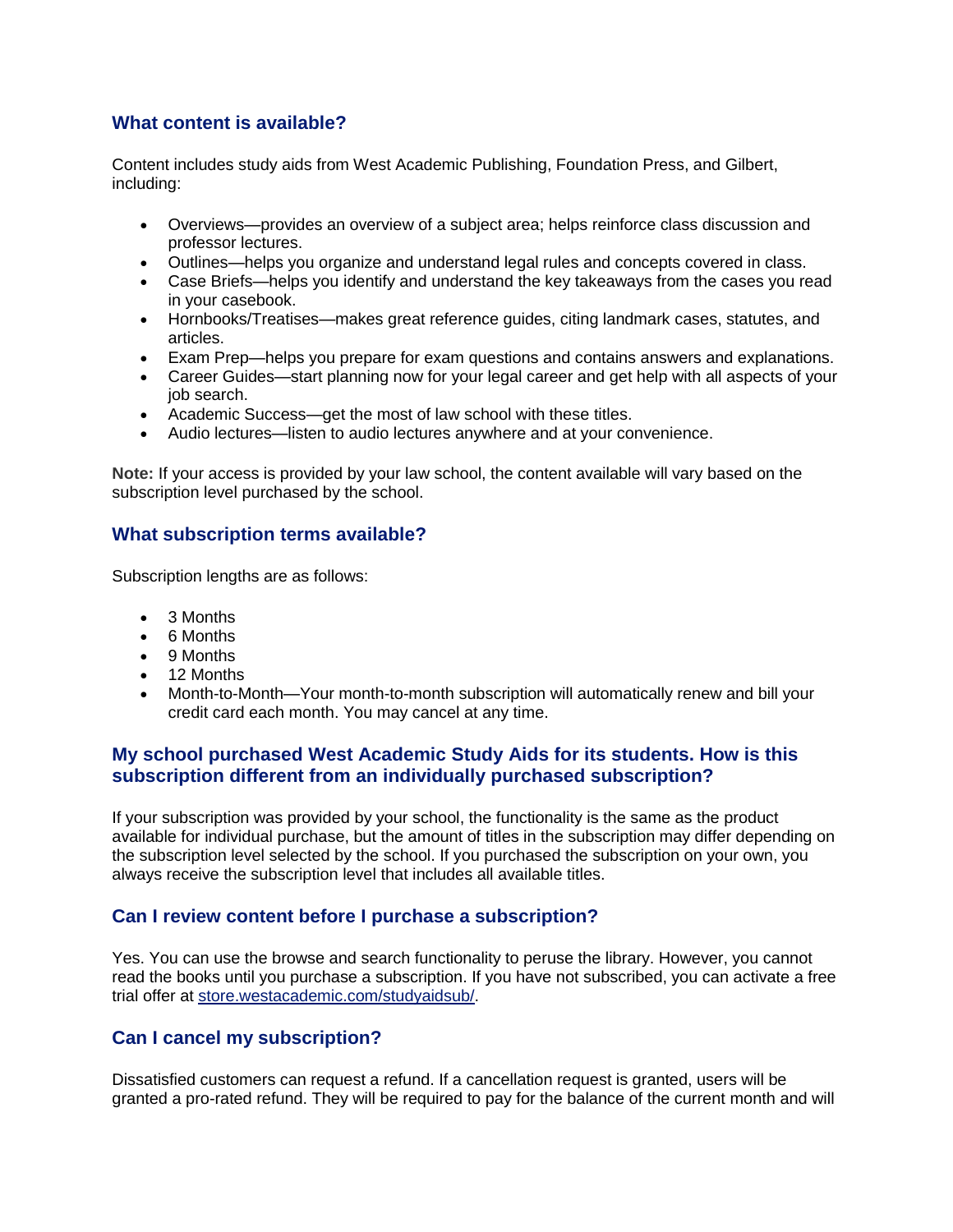have access for the balance of the current month. To cancel your subscription, please contact Customer Service at 1-877-888-1330.

## **How will I be billed, and when does billing start?**

A credit card must be used for purchase, and a one- time payment is billed to the card covering the length of the subscription. The subscription access starts at the time of the purchase.

#### **Can I stop and restart my subscription?**

We are unable to freeze your subscription. Once activated, the subscription will run the length of the term that was selected at the time of purchase.

#### **Will my notes still be there if I end my subscription and start up again at a later date?**

Yes. Your notes and other mark-up will be there if you re-subscribe at a future date using the same credentials.

#### **Can I print material?**

Yes. You can print unlimited pages from the browser view of a book. In the eReader that supports highlighting and note taking, you can print up to 90% of any book, though not in a single session. Within any session you can print up to 5% of a book.

#### **Can I copy and paste material?**

Yes, in the browser view of a book.

#### **Can I add notes and highlights?**

Yes. You have these options:

- Copy as much book text as you want from the browser into your own document, then add notes or highlights.
- Navigate to a book, click the Browse Book tab, click to open any section of the book, and then click the **Add Notes or Highlights** button. Add notes or highlights in the e-Reader that opens.
- You can also make notes or highlights in an offline version of a book.

#### **Can these products be viewed on a mobile device, such as an iPad® or iPhone®?**

Yes, except for the flash cards.

#### **Can I read books offline?**

Yes: